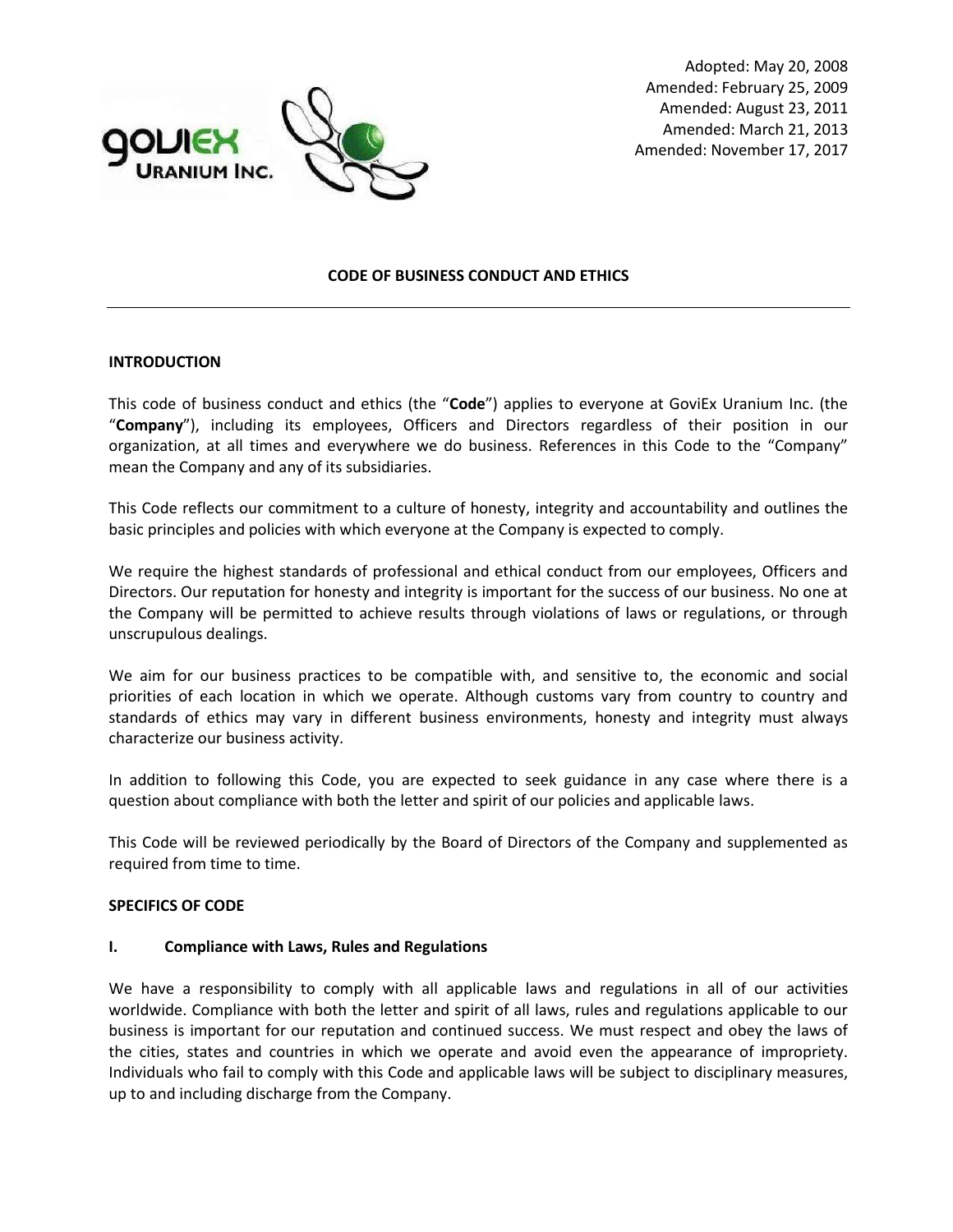## **II. Conflicts of Interest**

A conflict of interest occurs when an individual's private interest interferes, or appears to interfere, in any way with the interests of the Company. A conflict of interest could arise where:

- An individual's personal interests interfere, or appear to interfere, in any way, with the interests of the Company; or
- An individual takes action for his or her direct or indirect benefit or the direct or indirect benefit of a third party that is inconsistent with the interests of the Company; or
- An individual, or a member of his or her family, receives improper personal benefits as a result of his or her position in the Company.

Activities that could give rise to conflicts of interest are prohibited unless specifically approved in advance by the Board of Directors. Where a conflict involves a Director (i.e. where a Director has an interest in a material contract or material transaction involving the Company), the Director involved will be required to disclose the full particulars of his or her interest to the Board of Directors and refrain from voting at any and all Board of Director's meetings of the Company considering such contract or transaction in accordance with applicable law.

It is not always easy to determine whether a conflict of interest exists, so any potential conflicts of interest should be reported immediately to a member of senior management who is independent of the potential conflict and who will assess the issue with the advice of legal counsel. For unresolved potential conflicts involving any employee or where a member of senior management or a Director is involved in a potential conflict, the issue should be referred to the Board of Directors (assisted by the Nominating and Corporate Governance Committee "*NCGC*" and legal counsel as necessary).

# **III. Corporate Opportunities**

Directors, Officers and employees owe a duty to the Company to advance its legitimate interests when the opportunity to do so arises and are prohibited from taking, for themselves personally, opportunities that arise through the use of corporate property, information or position and from using corporate property, information or position for personal gain, except where the Board of Directors has, after receiving the necessary information concerning such opportunity and receiving advice of legal counsel, has elected not to avail itself of the opportunity in compliance with applicable corporate law. A Director interested in a corporate opportunity being considered by the Board of Directors shall refrain from voting at any and all Board of Directors meeting considering such opportunity.

If an employee has any doubt as to whether any activity they are contemplating violates this requirement, they must refer the issue to a member of senior management who will assess the issue with the advice of legal counsel.

# **IV. Confidentiality**

\_\_\_\_\_\_\_\_\_\_\_\_\_\_\_\_\_\_\_\_\_\_\_\_\_\_\_\_\_\_\_\_\_\_\_\_\_\_\_\_\_\_\_\_\_\_\_\_\_\_\_\_\_\_\_\_\_\_\_\_\_\_\_\_\_\_\_\_\_\_\_\_\_\_\_\_\_\_\_\_\_\_\_\_\_\_\_\_\_\_\_\_\_\_\_\_\_\_\_\_\_\_\_\_\_\_ Directors, Officers and employees of the Company must preserve and protect the confidentiality of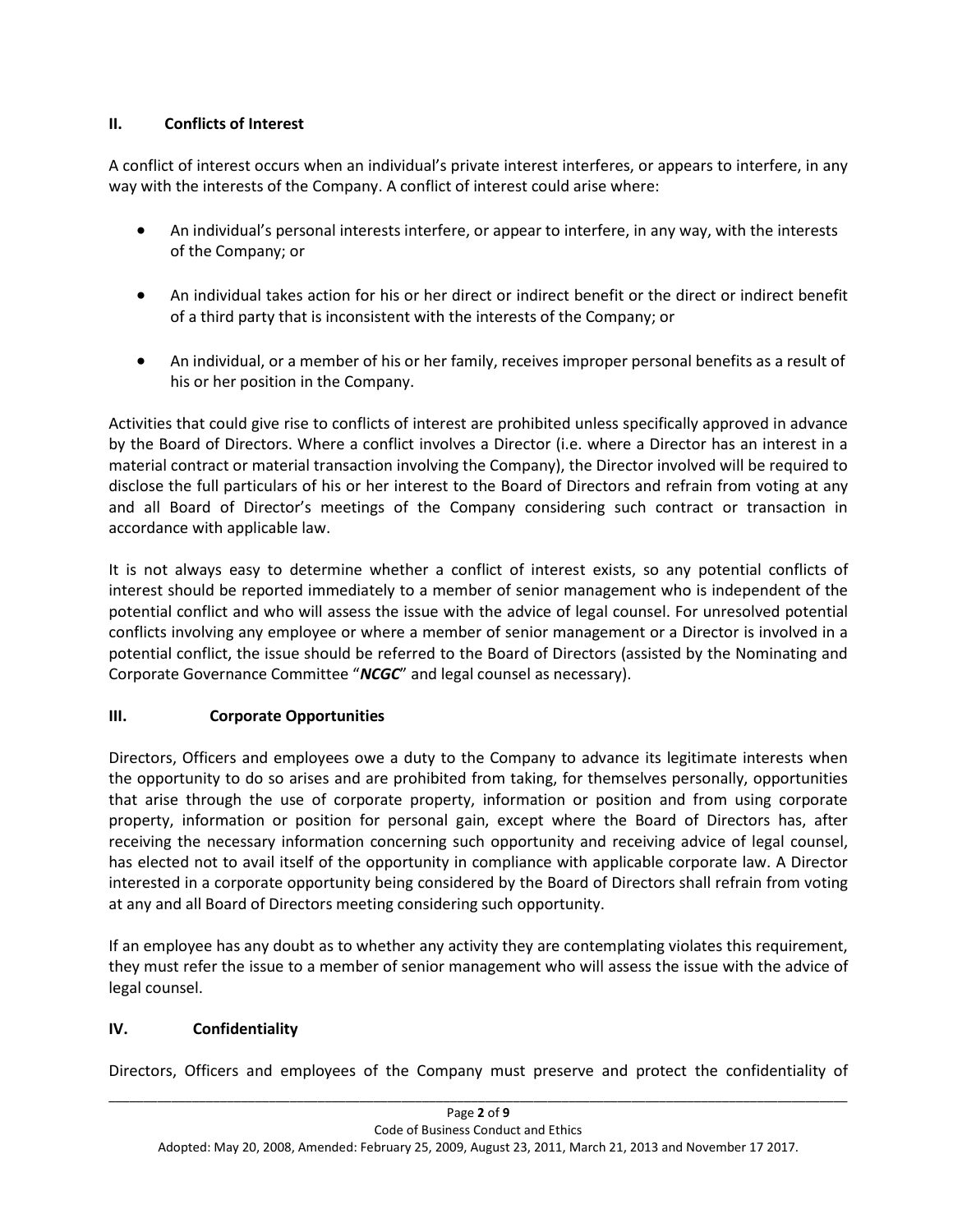information entrusted to them by the Company or that otherwise comes into their possession in the course of their employment, except when disclosure is expressly authorized or legally mandated.

Any person subject to this Code must keep strictly confidential, during and after the termination of their employment, all Confidential Information (as defined below). He or she is required to keep the affairs and Confidential Information of the Company strictly confidential and shall not disclose the same to any person, company or firm, directly or indirectly, during or after their employment except as authorized in writing by an authorized representative of the Company.

"**Confidential Information**" includes, without limitation, the following types of information or material, both existing and contemplated, regarding the Company and/or any of its affiliated or subsidiary companies: corporate information, including contractual licensing arrangements, plans, strategies, tactics, policies, resolutions, patent, trademark and trade name applications; any litigation or negotiations; information concerning suppliers; marketing information, including sales, investment and product plans, customer lists, strategies, methods, customers, prospects and market research data; financial information, including cost and performance data, debt arrangements, equity structure, investors and holdings; operational and scientific information, including trade secrets; technical information; any information relating to any mineral projects in which the Company has an actual or potential interest; and personnel information, including personnel lists, resumes, personnel data, organizational structure and performance evaluations.

Confidential Information also includes all non-public information that may be of use to competitors, or harmful to the Company or its customers, if disclosed. It also includes information that suppliers and customers have entrusted to us.

### **MAINTAINING CONFIDENTIALITY**

Any person subject to this Code is prohibited from communicating Confidential Information to anyone, unless it is necessary to do so in the normal course of business. Efforts will be made to limit access to such Confidential Information to only those who need to know the information and such persons will be advised that the information is to be kept confidential.

Any person subject to this Code should be aware that communication by E-mail leaves a physical track of its passage that may be subject to later decryption attempts. Caution should be taken for all Confidential Information being transmitted over the Internet. All confidential E-mails should be secured by appropriate encryption and validation methods.

Outside parties privy to undisclosed material or Confidential Information concerning the Company will be told that they must not divulge such information to anyone, other than for the purpose for which the Confidential Information was disclosed and that they may not trade in the Company's securities until the information is publicly disclosed. Where appropriate, such outside parties will be requested to confirm their commitment to non-disclosure in the form of a written confidentiality agreement.

In order to prevent the misuse or inadvertent disclosure of material information, the procedures set forth below should be observed at all times: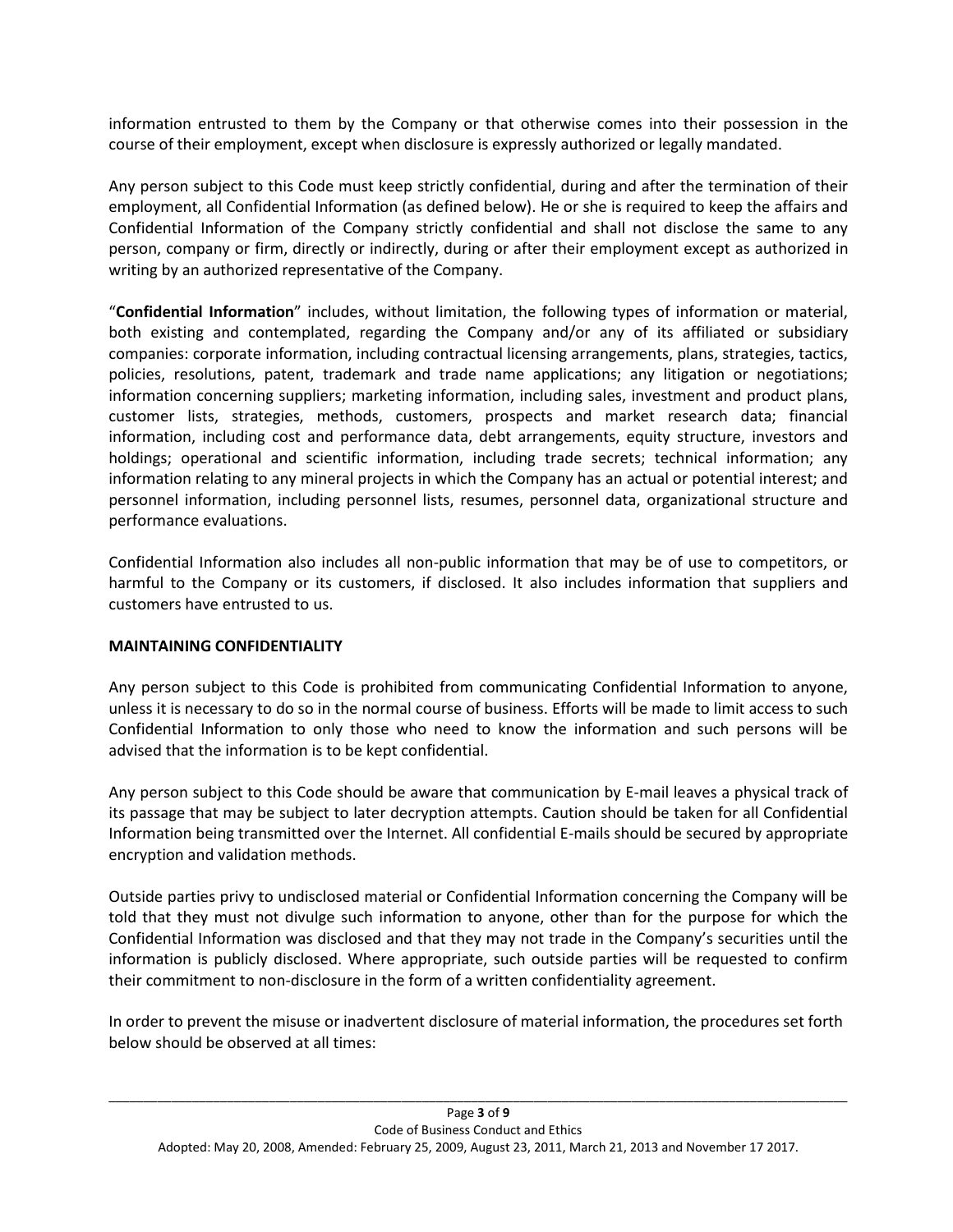- 1. Documents and files containing Confidential Information should be kept in a safe place to which access is restricted to individuals who "need to know" that information in the normal course of business. Code names should be used as required.
- 2. Confidential matters should not be discussed in places where it is reasonable to expect that the discussion may be overheard, such as elevators, hallways, restaurants, airplanes or taxis.
- 3. Confidential matters should not be discussed on wireless telephones or other wireless devices.
- 4. Confidential documents should not be read or displayed in public places and should not be discarded where others can retrieve them.
- 5. Employees must ensure they maintain the confidentiality of information in their possession outside of the office as well as inside the office.
- 6. Transmission of documents by electronic means, such as by fax or directly from one computer to another, should be made only where it is reasonable to believe that the transmission can be made and received under secure conditions.
- 7. Unnecessary copying of confidential documents should be avoided and documents containing Confidential Information should be promptly removed from conference rooms and work areas after meetings have concluded. Extra copies of confidential documents should be shredded or otherwise destroyed.
- 8. Access to confidential electronic data should be restricted through the use of passwords.

## **V. Protection and Proper Use of Company Assets**

We should all endeavor to protect the Company's assets and ensure their efficient use. Theft, carelessness and waste have a direct impact on the Company's profitability. Any suspected incidents of fraud or theft should be immediately reported to an individual's supervisor or to a member of senior management for investigation.

Company assets, such as funds, products or computers, may only be used for legitimate business purposes or for other purposes approved by management. Company assets may never be used for illegal purposes.

The obligation to protect Company assets includes proprietary information. Proprietary information includes any information that is not generally known to the public or would be helpful to our competitors. Examples of proprietary information are intellectual property, data relating to the Company's mineral projects, business and marketing plans and employee information. The obligation to preserve proprietary information continues even after you leave the Company.

## **VI. Insider Trading**

Insider trading is unethical and illegal. We are not allowed to trade in securities of any company, including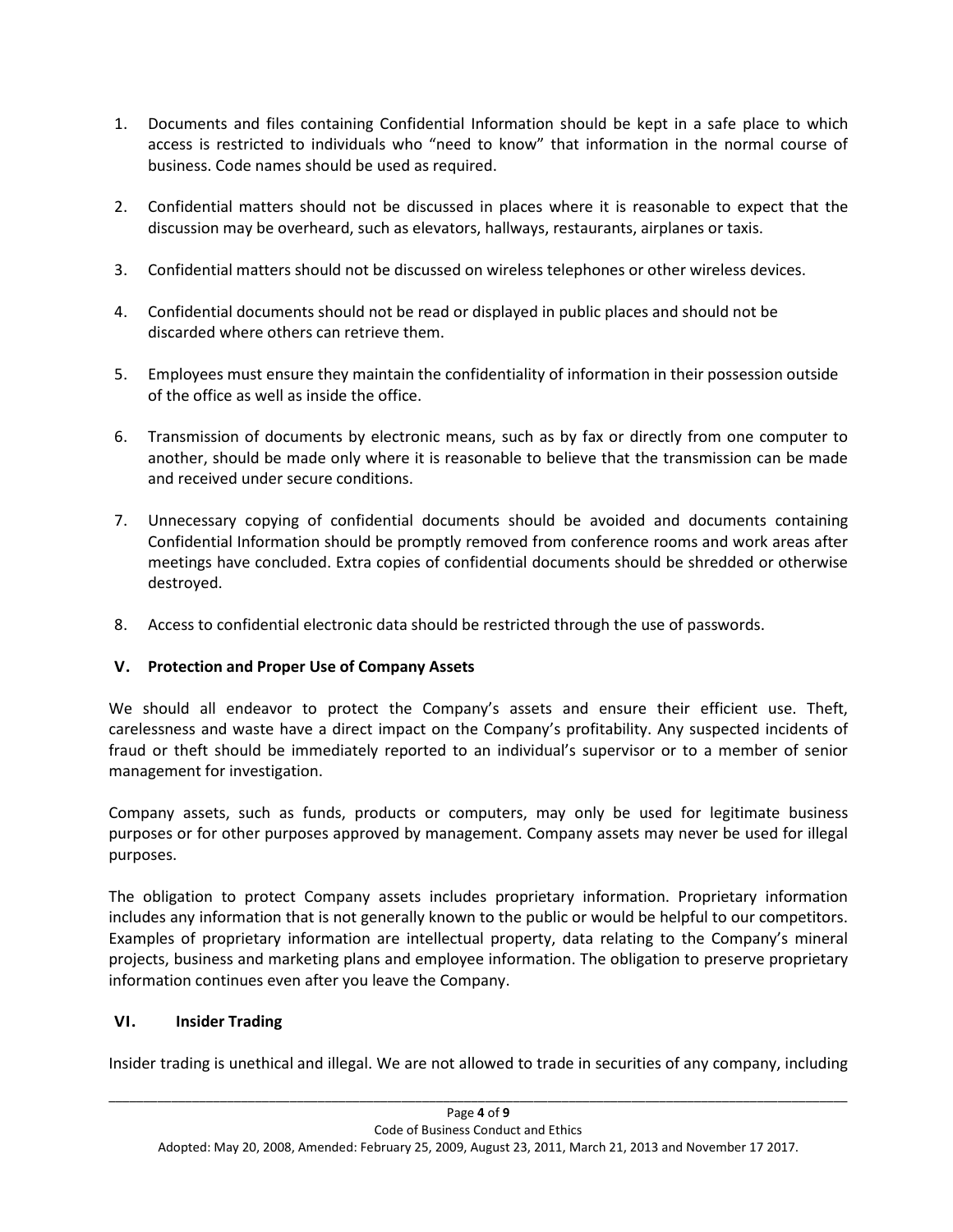the Company while in possession of material non-public information regarding that company. This includes the Company or any other company. It is also illegal to "tip" or pass on inside information to any other person who might make an investment decision based on that information or pass the information on further. The Company has adopted a separate Insider Trading Policy, and every employee, Officer and Director is required to observe and comply with such policy.

# **VII. Fair Dealing**

We should all endeavor to deal fairly with the Company's security holders, customers, suppliers, competitors and the other employees of the Company. No one at the Company should take unfair advantage of anyone through illegal conduct, concealment, manipulation, abuse of privileged information, misrepresentation of material facts or any other unfair-dealing practice.

# **VIII. Compliance with Environmental Laws**

The Company is sensitive to the environmental, health and safety consequences of its operations. Accordingly, the Company's policy is to comply with all applicable environmental laws and regulations within all jurisdictions in which it operates. If any employee has any doubt as to the applicability or meaning of a particular environmental, health or safety regulation, he or she should immediately discuss the matter with his or her supervisor or with a member of the Company's senior management, who will, in turn, consult with legal counsel on an as needed basis.

# **IX. Equal Opportunity**

We value the diversity of our employees and are committed to providing equal opportunity in all aspects of employment.

# **X. Safety and Health**

We are all responsible for maintaining a safe workplace by following safety and health rules and practices. The Company is committed to keeping its workplaces free from hazards. Please report any accidents, injuries, unsafe equipment, practices or conditions immediately to a supervisor or other designated person. In order to protect the safety of all employees, employees must report to work free from the influence of any substance that could prevent them from conducting work activities safely and effectively.

# **XI. Financial and Business Disclosure and Accuracy of Company Records and Reporting**

Honest and accurate recording and reporting of information is critical to our ability to make responsible business decisions and to meet our reporting obligations to our stakeholders. This includes both the Company's financial reporting and ongoing disclosure requirements under applicable securities and stock exchange requirements. The Company's accounting and other records are relied upon to produce reports for the Company's management, shareholders, creditors, governmental agencies and others.

Full, fair, accurate, timely and understandable disclosure in the reports and other documents that we file with, or submit to, securities regulators and stock exchanges and in our other public communications is critical for us to maintain our good reputation, to comply with our obligations under the securities laws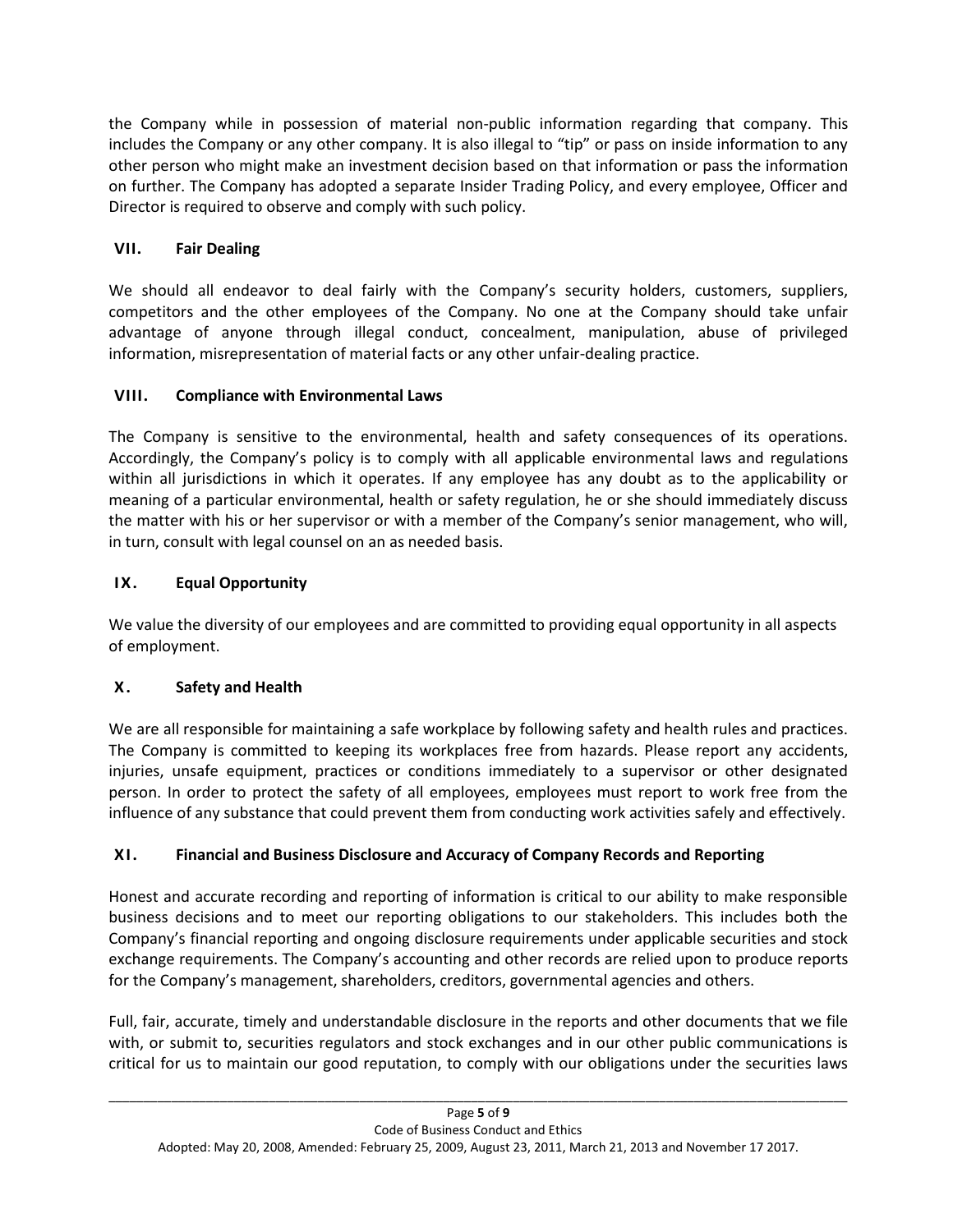and to meet the expectations of our shareholders and other members of the investment community. In preparing such reports and documents and other public communications, the following guidelines should be adhered to:

- All accounting records, and the reports produced from such records, must be in accordance with all applicable laws;
- All accounting records must fairly and accurately reflect the transactions or occurrences to which they relate;
- All accounting records must fairly and accurately reflect in reasonable detail the Company's assets, liabilities, revenues and expenses;
- No accounting records should contain any false or intentionally misleading entries;
- No transactions should be intentionally misclassified as to accounts, departments or accounting periods;
- All transactions must be supported by accurate documentation in reasonable detail and recorded in the proper account and in the proper accounting period;
- No information should be concealed from the internal auditors or the independent auditors; and
- Compliance with the Company's system of internal controls is required.

If any employee, Officer or Director of the Company has concerns or complaints regarding accounting or auditing issues, he or she is encouraged to submit those concerns to a member of the Audit Committee or through the Company's confidential whistleblower mechanism detailed in the Company's Handling of Complaints - Whistle Blowing Policy.

Business records and communications often become public through legal or regulatory investigations or the media. We should avoid exaggeration, derogatory remarks, legal conclusions or inappropriate characterizations of people and companies. This applies to communications of all kinds, including E-mail and informal notes or interoffice memos. Records should be retained and destroyed in accordance with the Company's records retention policy.

# **XII. Corporate Payments**

**Contributions:** Personal contributions to political parties or candidates are a matter of individual choice. Such contributions may not be represented as being on behalf of the Company. Company funds cannot be used for political contributions.

**Entries:** Company funds will be used only for business purposes and all must be recorded. Fund usage must be only for the described purpose and backed by appropriate supporting documents. Directors, Officers and employees will cooperate fully with our independent auditors.

**Loans:** Loans to, or guarantees of obligations of, Directors, Officers, executives or members of their families are specifically prohibited to the full extent required by applicable law or regulation.

# **XIII. Use of E-Mail and Internet Services**

E-Mail systems and Internet services are provided to help us do work. Incidental and occasional personal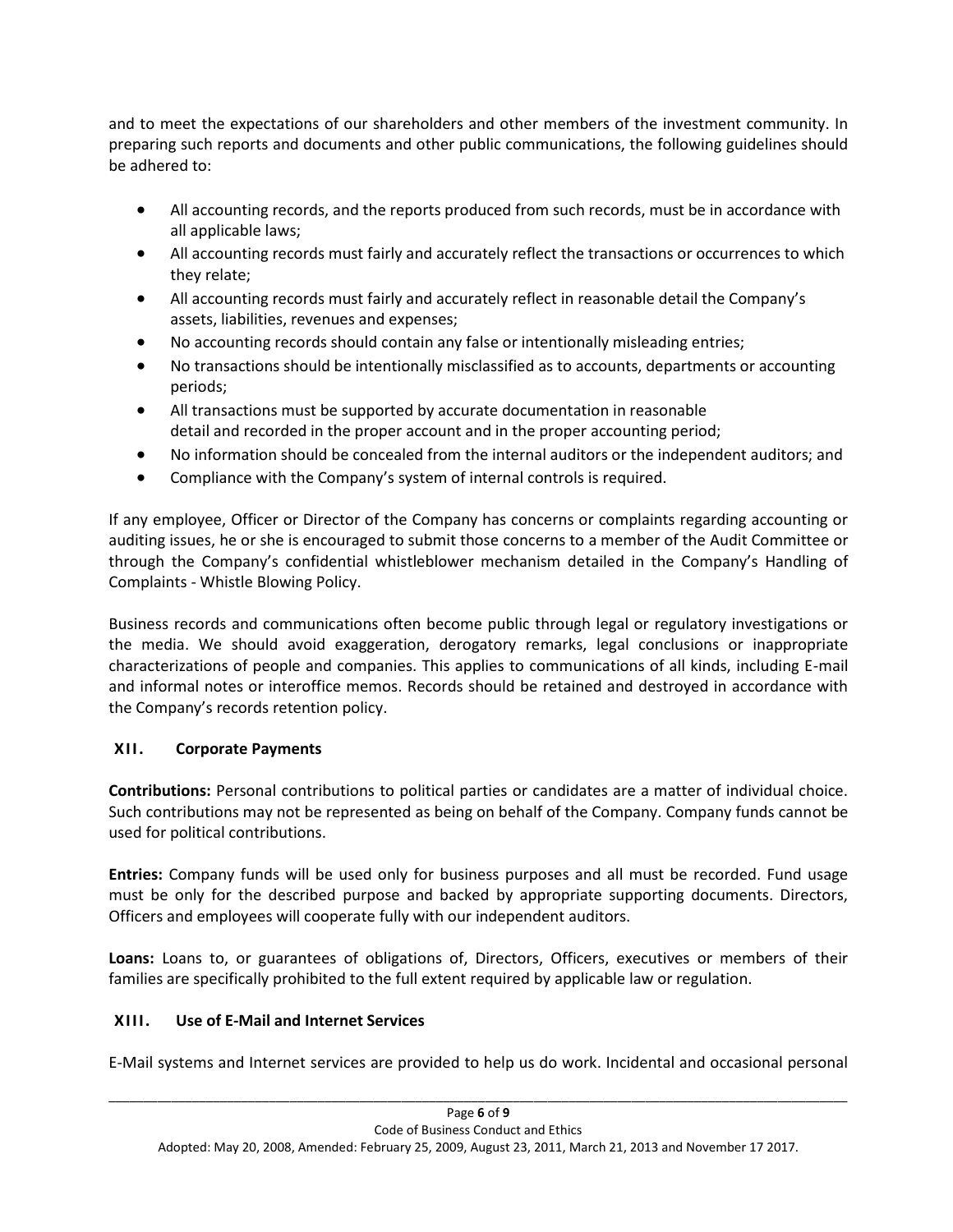use is permitted, but never for personal gain or any improper purpose. You should not access, send or download any information that could be insulting or offensive to another person, such as sexually explicit messages, ethnic or racial slurs, or messages that could be viewed as harassment.

Your messages (including voice mail) and computer information are considered the property of the Company and you should not have any expectation of privacy in any of your communications made through the use of the Company's E-mail system or computer equipment. Unless prohibited by law, the Company reserves the right to access and disclose this information as necessary for business purposes. Use good judgment, and do not access, send messages or store any information that you would not want to be seen or heard by other individuals.

Violation of these policies may result in disciplinary actions up to and including discharge from the Company.

## **XIV. Gifts and Entertainment**

Business gifts and entertainment are customary courtesies designed to build goodwill among business partners. These courtesies include such things as meals and beverages, tickets to sporting or cultural events, travel, accommodation and other merchandise or services (collectively "**Gifts**"). In some cultures they play an important role in business relationships. However, a problem may arise when Gifts compromise, or appear to compromise, someone's ability to make objective and fair business decisions.

Offering or receiving any Gift or entertainment that influences, or might be perceived to influence a business relationship, is prohibited.

The value of any Gifts should be nominal, both with respect to frequency and amount. Gifts that are repetitive (no matter how small) may be perceived as an attempt to create an obligation to the giver and are therefore inappropriate. Likewise, business entertainment should be moderately scaled and intended only to facilitate business goals. If you are having difficulty determining whether a specific Gift or entertainment item lies within the bounds of acceptable business practice, consult your supervisor or a member of senior management and ask yourself whether or not the Gift or item is legal, business related, moderate and reasonable, whether or not public disclosures would embarrass the Company, and whether or not there is any pressure to reciprocate or grant special favors. Gifts may not be made to any Officer or employee of, or any person representing or acting on behalf of any government, or any department, ministry, agency, authority or instrumentality of such government (a "Foreign Official"),<sup>1</sup> except as explained in Section [XV](#page-6-0) below.

## <span id="page-6-0"></span>**XV. Payments to Foreign Officials**

 $\overline{a}$ 

Employees and Officers of the Company must comply with all applicable laws prohibiting improper payments to Foreign officials, including the *Corruption of Foreign Public Officials Act* (Canada) (the "**Act**").

<sup>1</sup> For a complete definition, see the Company's International Business Conduct Policy. Because the Company seeks to comply with the applicable statutes in both Canada and the United States, the term "foreign" for this purpose includes Canada (whose officials are "foreign officials" under the U.S. *Foreign Corrupt Practices Act*) and the United States (whose officials are "foreign officials" under the Canadian *Corruption of Foreign Public Officials Act*).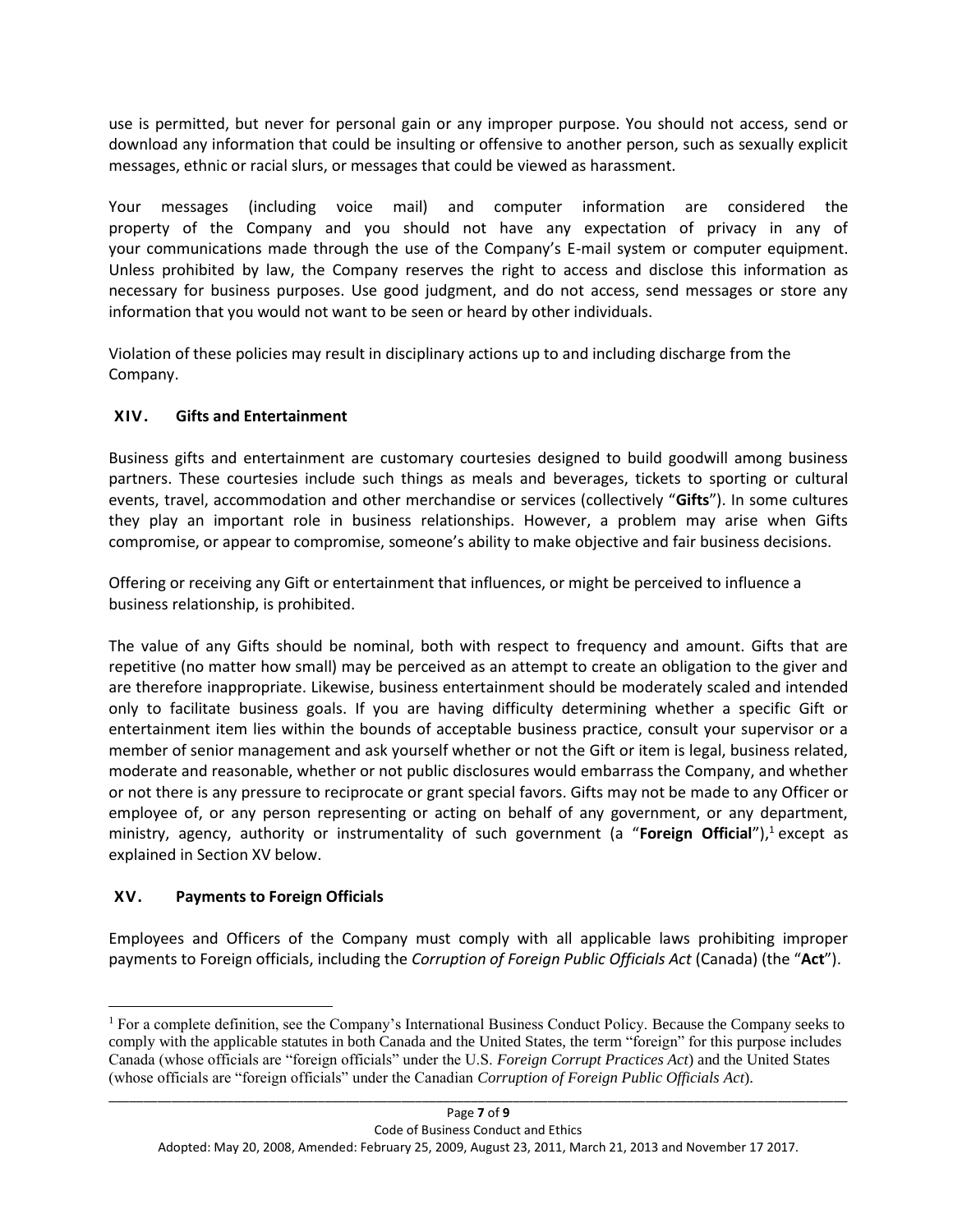The Act makes it illegal for any person, in order to obtain or retain an advantage in the course of business, directly or indirectly, to authorize, offer, compromise or agree to give or offer a loan monies, reward, Gift, advantage or benefit of any kind to a Foreign Official.

Violation of the Act is a criminal offence, subjecting the Company to substantial fines and penalties and any officer, director or employee acting on behalf of the Company to imprisonment and fines. Violation of this policy may result in disciplinary actions up to and including discharge from the Company.

The Company's International Business Conduct Policy provides guidelines regarding the interpretation and application of the Act. If any employee, Director or Officer has any questions about a particular situation, please refer to the Company's Legal Officer.

Every year, each Director, Officer and employee involved in dealing with Foreign Officials (as defined in the International Business Conduct Policy) will provide the following certification to the Board:

"I certify that I have not in the past and will not in the future offer, promise to pay, or authorize the payment of any money, or offer, give, promise to give, or authorize the giving of anything of value, to any officer, employee or any other person acting in an official capacity for any Government Entity, as defined below, to any Foreign Official (as defined in the Company's International Business Conduct Policy) or to any person under circumstances where I know or am aware of a high probability that all or a portion of such money or thing of value will be offered, given or promised, directly or indirectly, to any Foreign Official, for the purpose of:

- (i) (i) Influencing any act or decision of such Foreign Official in his official capacity, (ii) Inducing such Foreign Official to do or omit to do any act in violation of his lawful duty, (iii) Securing any improper advantage, or (iv) Inducing such Foreign Official to influence or affect any act or decision of any Government Entity; or
- (ii) Assisting the Company or any Company Affiliate in obtaining or retaining business for or with, or directing business to any person.

"**Government Entity**" as used in this certification means any government or any department, agency or instrumentality thereof, including any entity or enterprise owned or controlled by a government, or a public international organization."

## **XVI. Reporting of any Illegal or Unethical behavior**

We have a strong commitment to conduct our business in a lawful and ethical manner. Employees are encouraged to report violations of laws, rules, regulations or this Code to their supervisor or member of senior management or through the confidential whistleblower mechanism detailed in the Company's Handling of Complaints - Whistle Blowing Policy. We prohibit retaliatory action against any employee who, in good faith, reports a possible violation. It is unacceptable to file a report knowing it to be false.

### **GENERAL COMPLIANCE; DISCIPLINARY ACTION**

Each Director, Officer and employee is expected to report what he or she believes in good faith are